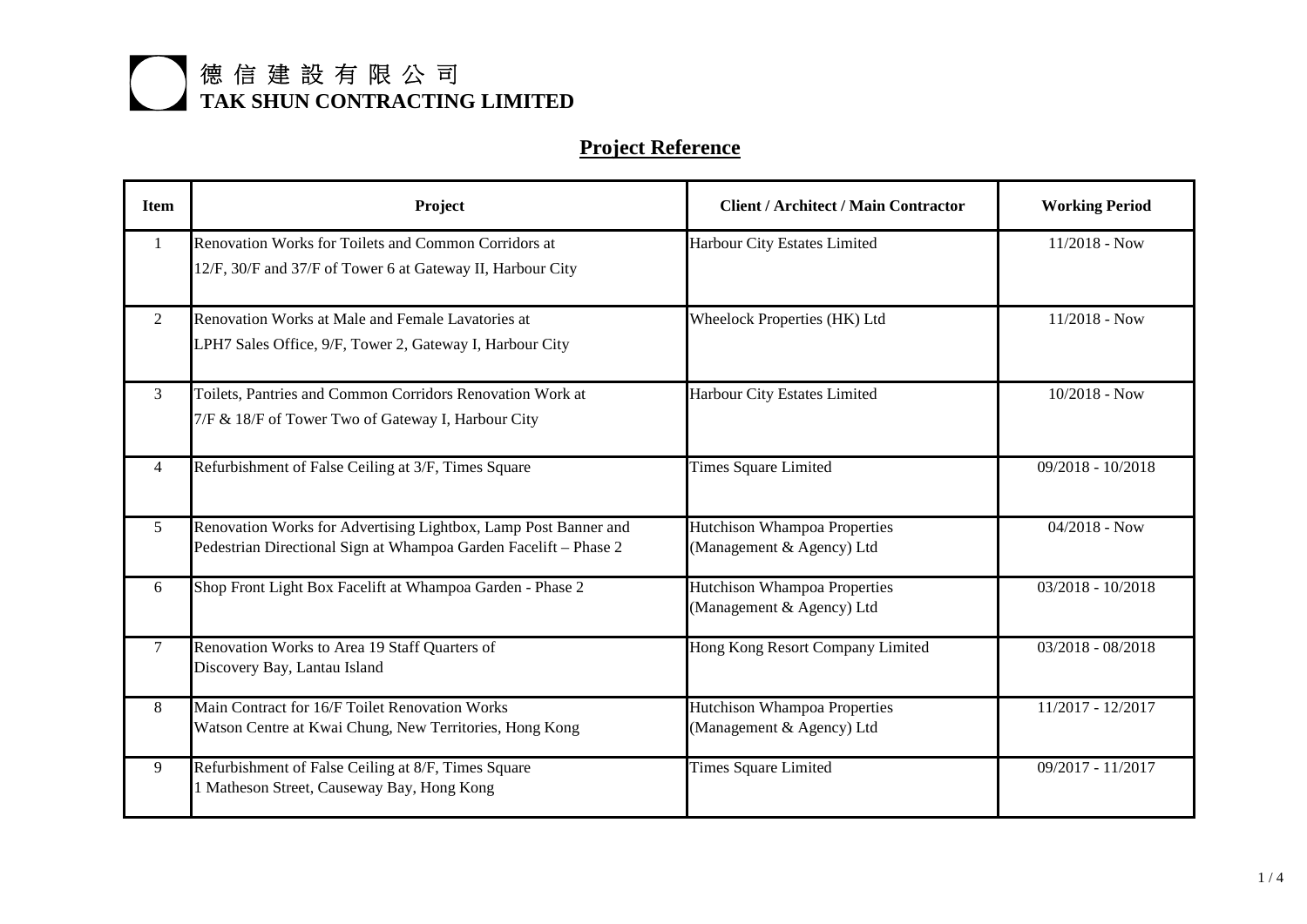| <b>Item</b> | Project                                                                                                                               | <b>Client / Architect / Main Contractor</b>                  | <b>Working Period</b> |
|-------------|---------------------------------------------------------------------------------------------------------------------------------------|--------------------------------------------------------------|-----------------------|
| 10          | Colonnade and Lightboxes Renovation at<br>Whampoa Garden Site 2 (Hung Hom Road)                                                       | Hutchison Whampoa Properties<br>(Management & Agency) Ltd    | $04/2017$ - Now       |
|             |                                                                                                                                       |                                                              |                       |
| 11          | Builder's Work for Escalator Installation and Enlargement of Existing<br>Staircases - Proposed Carpark Conversion, Cheung Kong Center | Hutchison Whampoa Properties<br>(Management & Agency) Ltd    | $04/2017 - 11/2017$   |
| 12          | Addition of Glass Features at 6/F, Times Square<br>1 Matheson Street, Causeway Bay, Hong Kong                                         | <b>Times Square Limited</b>                                  | $04/2017 - 06/2017$   |
| 13          | Toilet Refurbishment Work at Male, Female, Disable Toilets and Corridor<br>Near Shop G33, G/F, Site 11, Whampoa Garden, Hunghom       | Hutchison Whampoa Properties<br>(Management & Agency) Ltd    | $04/2017 - 06/2017$   |
| 14          | Repainting to the Lighting Pole at the Roof, The Center                                                                               | Citybase Property Management Limited                         | $01/2017 - 06/2017$   |
| 15          | Main Contract for Wholesale Conversion of Cavendish Centre at<br>23 Yip Hing Street, Wong Chuk Hang, Hong Kong                        | Hutchison Whampoa Properties<br>(Management & Agency) Ltd    | 12/2016 - 05/2018     |
| 16          | Façade Renovation Works at Whampoa Garden Site 8, Hunghom                                                                             | Hutchison Whampoa Properties<br>(Management & Agency) Ltd    | 12/2016 - 07/2017     |
| 17          | Sunken Courts Renovation at Whampoa Garden Site 5, Hunghom                                                                            | Hutchison Whampoa Properties<br>(Management & Agency) Ltd    | $11/2016 - 01/2017$   |
| 18          | Reinstatement Work at Unit 6501-02 & 6507, 65/F, The Center<br>99 Queen's Road Central                                                | <b>Zhongrong International Capital</b><br>Management Limited | $11/2016 - 12/2016$   |
| 19          | Renovation Works to Area 10B & Area 14 Staff Quarters of<br>Discovery Bay, Lantau Island                                              | <b>Hong Kong Resort Company Limited</b>                      | $10/2016 - 10/2017$   |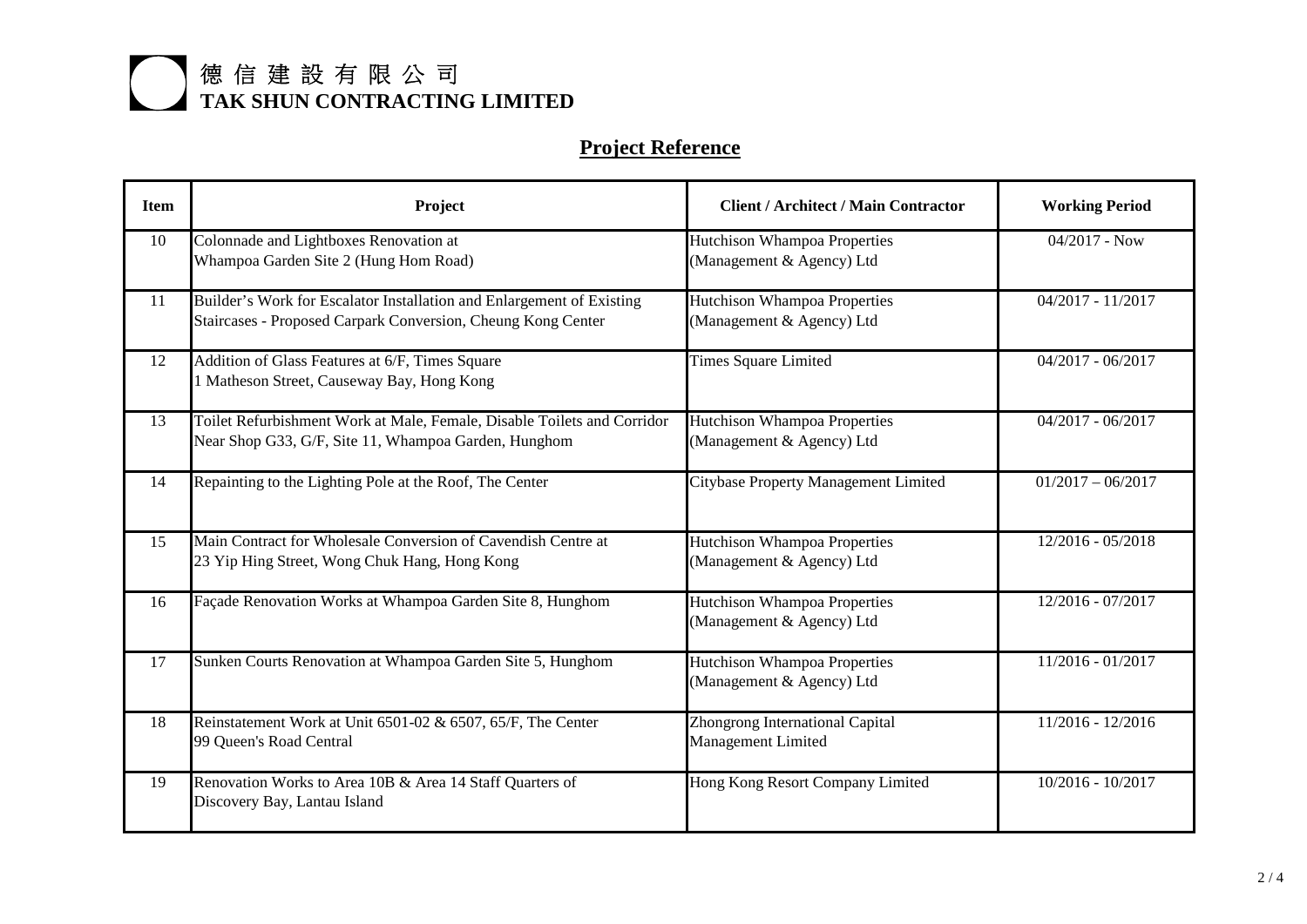| <b>Item</b> | Project                                                                                                            | <b>Client / Architect / Main Contractor</b>                      | <b>Working Period</b> |
|-------------|--------------------------------------------------------------------------------------------------------------------|------------------------------------------------------------------|-----------------------|
| 20          | Loose Furniture Supply Contract for The Fleming Hotel Renovation<br>at No. 41 Fleming Road, Wanchai, Hong Kong     | <b>KMSO Consultant Co Ltd</b>                                    | 08/2016 - 12/2017     |
| 21          | <b>Toilet Renovation Works at</b><br>G/F and B1/F Arcade, Whampoa Garden Site 2                                    | Hutchison Whampoa Properties<br>(Management & Agency) Ltd        | $04/2016 - 08/2016$   |
| 22          | Construction of Additional Toilets at Shop G15<br>Whampoa Garden Site 4, Hunghom                                   | <b>Hutchison Whampoa Properties</b><br>(Management & Agency) Ltd | 12/2015 - 02/2016     |
| 23          | Main Contract for Arcade Renovation Works at<br>G/F & B1/F Arcade at Whampoa Garden Site 2                         | Hutchison Whampoa Properties<br>(Management & Agency) Ltd        | $11/2015 - 09/2016$   |
| 24          | <b>Toilet Renovation Works at Watson House</b><br>No. 1-5 Wo Liu Hang Road, Fotan, Shatin, N.T.                    | <b>Hutchison Whampoa Properties</b><br>(Management & Agency) Ltd | $11/2015 - 01/2016$   |
| 25          | Renovation Works for Male, Female and Executive Lavatories and Pantries<br>at 34/F & 45/F, Tower One, Times Square | <b>Times Square Limited</b>                                      | $10/2015 - 12/2015$   |
| 26          | Alteration Work for Widening the Cinema Entrance at 2/F,<br>Whampoa Garden Site 8, Hunghom                         | Hutchison Whampoa Properties<br>(Management & Agency) Ltd        | $09/2015 - 01/2016$   |
| 27          | Sub-Division Work for Shop E & Shop H, Whampoa Garden Site 4                                                       | Hutchison Whampoa Properties<br>(Management & Agency) Ltd        | $07/2015 - 08/2015$   |
| 28          | Sub-Division Relayout Work at Shop G4, Whampoa Garden Site 4                                                       | Hutchison Whampoa Properties<br>(Management & Agency) Ltd        | $06/2015 - 06/2015$   |
| 29          | Renovation Works for Male, Female and Executive Lavatories and Pantries<br>at 17/F, Tower One, Times Square        | <b>Times Square Limited</b>                                      | $05/2015 - 07/2015$   |